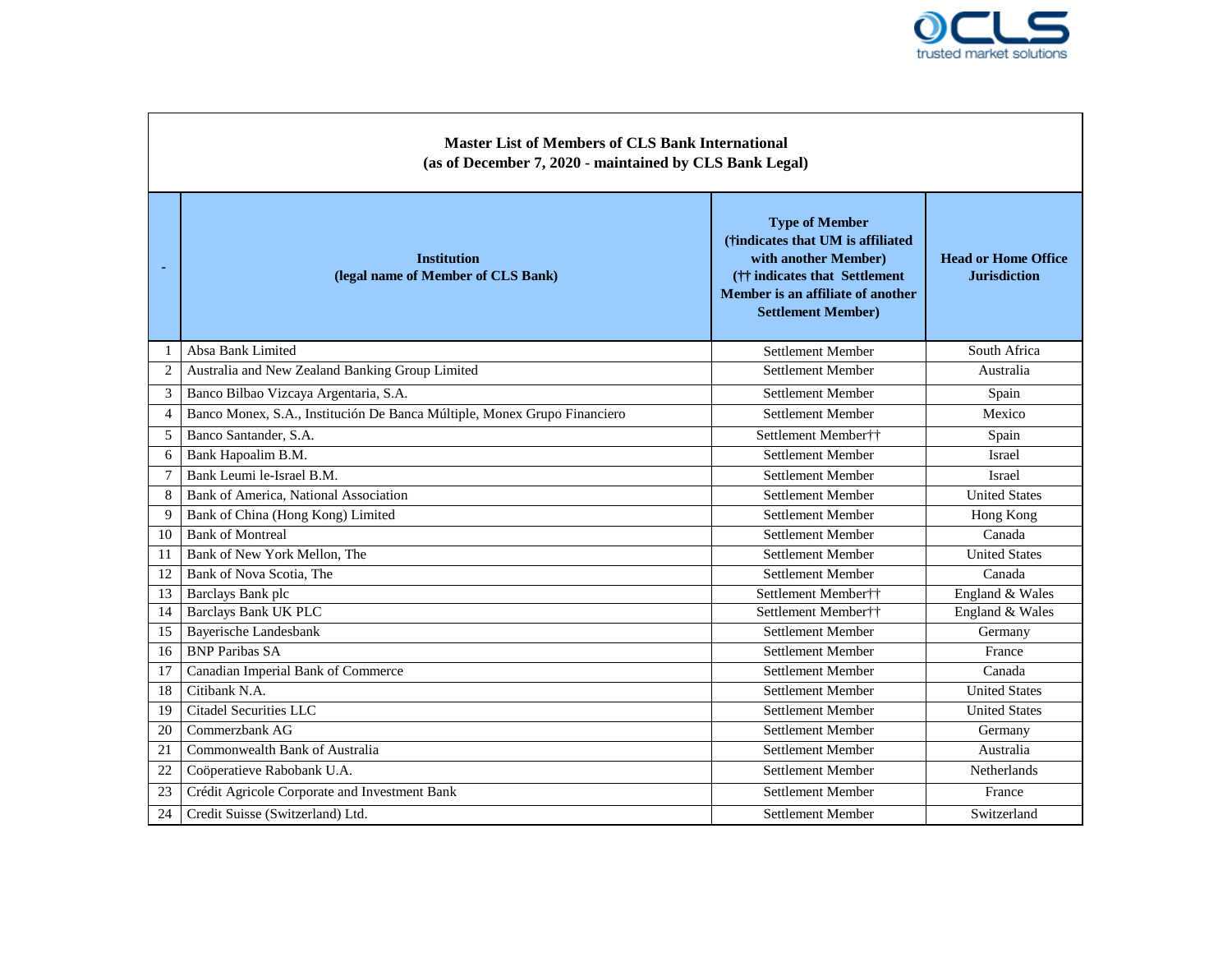

| $\blacksquare$ | <b>Institution</b><br>(legal name of Member of CLS Bank) | <b>Type of Member</b><br>(†indicates that UM is affiliated<br>with another Member)<br>(†† indicates that Settlement)<br>Member is an affiliate of another<br><b>Settlement Member)</b> | <b>Head or Home Office</b><br><b>Jurisdiction</b> |
|----------------|----------------------------------------------------------|----------------------------------------------------------------------------------------------------------------------------------------------------------------------------------------|---------------------------------------------------|
| 25             | Daiwa Securities Co. Ltd.                                | <b>Settlement Member</b>                                                                                                                                                               | Japan                                             |
| 26             | Danske Bank A/S                                          | Settlement Member                                                                                                                                                                      | Denmark                                           |
| 27             | <b>DBS</b> Bank Ltd                                      | Settlement Member                                                                                                                                                                      | Singapore                                         |
| 28             | Deutsche Bank AG                                         | <b>Settlement Member</b>                                                                                                                                                               | Germany                                           |
| 29             | <b>DNB Bank ASA</b>                                      | Settlement Member                                                                                                                                                                      | Norway                                            |
| 30             | FirstRand Bank Limited                                   | <b>Settlement Member</b>                                                                                                                                                               | South Africa                                      |
| 31             | Goldman Sachs Bank USA                                   | Settlement Member                                                                                                                                                                      | <b>United States</b>                              |
| 32             | HSBC Bank plc                                            | Settlement Member                                                                                                                                                                      | United Kingdom                                    |
| 33             | ING Bank N.V.                                            | Settlement Member                                                                                                                                                                      | Netherlands                                       |
| 34             | Intesa Sanpaolo S.p.A.                                   | Settlement Member                                                                                                                                                                      | Italy                                             |
| 35             | JPMorgan Chase Bank, N.A.                                | Settlement Member                                                                                                                                                                      | <b>United States</b>                              |
| 36             | <b>KBC Bank NV</b>                                       | <b>Settlement Member</b>                                                                                                                                                               | Belgium                                           |
| 37             | <b>KEB Hana Bank</b>                                     | <b>Settlement Member</b>                                                                                                                                                               | South Korea                                       |
| 38             | Kookmin Bank                                             | Settlement Member                                                                                                                                                                      | South Korea                                       |
| 39             | Lloyds Bank plc                                          | Settlement Member                                                                                                                                                                      | <b>United Kingdom</b>                             |
| 40             | Macquarie Bank Limited                                   | Settlement Member                                                                                                                                                                      | Australia                                         |
| 41             | Mitsubishi UFJ Trust and Banking Corporation             | User Member†                                                                                                                                                                           | Japan                                             |
| 42             | Mizuho Bank, Ltd.                                        | <b>Settlement Member</b>                                                                                                                                                               | Japan                                             |
| 43             | Morgan Stanley & Co. International plc                   | Settlement Member                                                                                                                                                                      | England & Wales                                   |
| 44             | MUFG Bank, Ltd                                           | Settlement Member                                                                                                                                                                      | Japan                                             |
| 45             | National Australia Bank Limited                          | <b>Settlement Member</b>                                                                                                                                                               | Australia                                         |
| 46             | <b>Natixis</b>                                           | Settlement Member                                                                                                                                                                      | France                                            |
| 47             | NatWest Markets Plc.                                     | Settlement Member††                                                                                                                                                                    | Scotland                                          |
| 48             | National Westminster Bank plc                            | Settlement Member††                                                                                                                                                                    | <b>United Kingdom</b>                             |
| 49             | Nedbank Limited                                          | Settlement Member                                                                                                                                                                      | South Africa                                      |
| 50             | Nomura International plc                                 | Settlement Member                                                                                                                                                                      | England & Wales                                   |
| 51             | Nordea Bank Abp                                          | <b>Settlement Member</b>                                                                                                                                                               | Finland                                           |
| 52             | Norinchukin Bank, The                                    | <b>Settlement Member</b>                                                                                                                                                               | Japan                                             |
| 53             | Northern Trust Company, The                              | <b>Settlement Member</b>                                                                                                                                                               | <b>United States</b>                              |